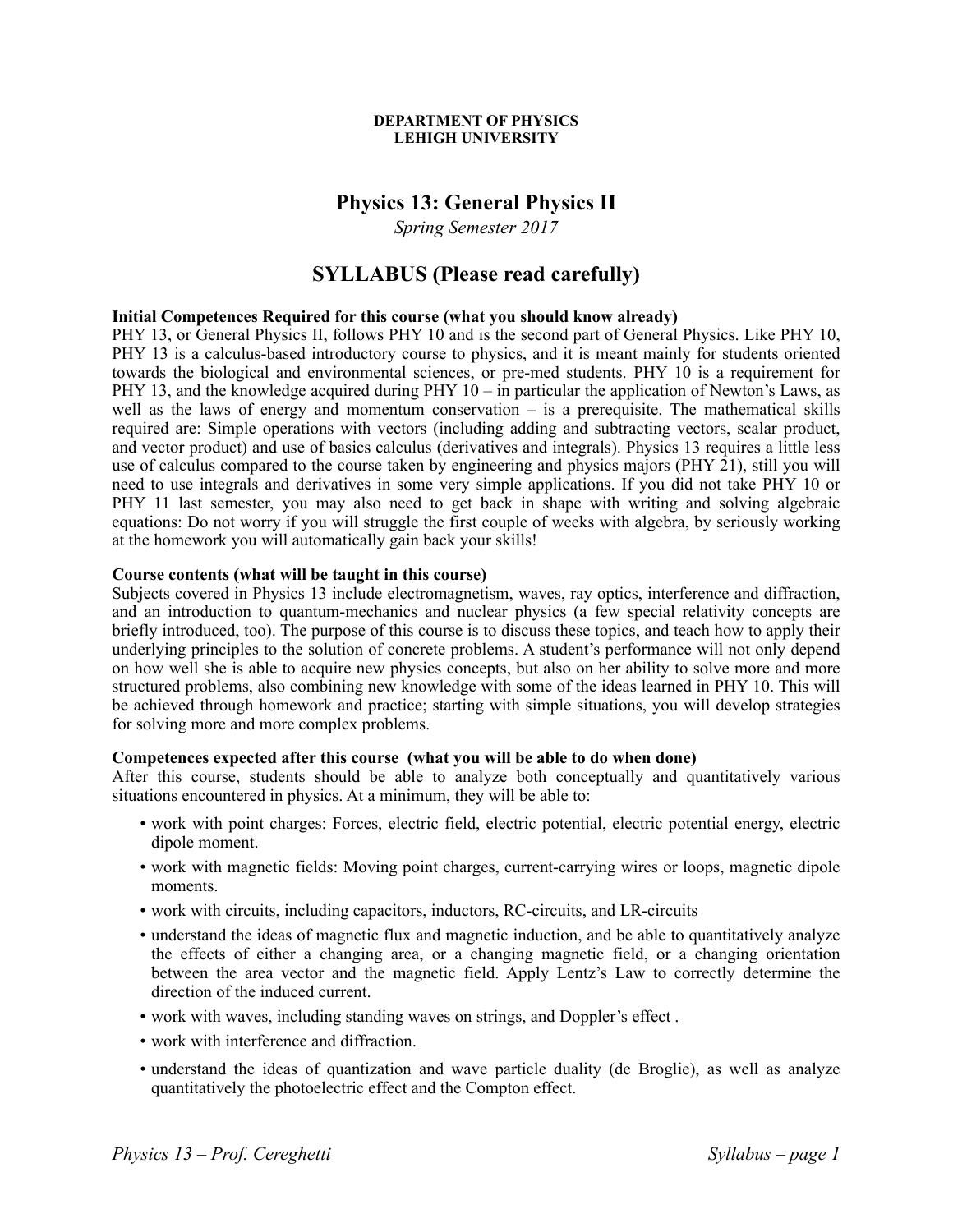- understand emission and absorption of photons and quantitatively analyze some quantum energy transitions in the atomic model of Bohr.
- understand basic ideas about nuclear physics: Mass defect, binding energy, different radioactive decays.

Your performance will not only depend on how well you are able to acquire new physics concepts, but also on your ability to solve more and more complex problems. This last point is something you will learn by solving a lot of practical physics problems.

# **Instructor**

Prof. Paola M. Cereghetti cereghetti@lehigh.edu Office: LL 410 Office hours: I will be available Monday and Wednesday between 9am and 10am. To schedule an appointment at a different time is easy, simply e-mail me and we will figure out a time, thanks!

#### **Class Meetings**

The lectures, attended by all students together, take place on Mondays and Wednesdays from **8:00am** to 8:50am in **LL270**. One meeting in smaller sections will take place on Fridays in LL316:

> Recitation #1: PHY 010-110: 8:10am-9:00am Recitation #2: PHY 010-111: 9:10am-10:00am Recitation #3: PHY 010-114: 10:10am-11:00am Recitation #4: PHY 010-112: 12:10pm-1:00pm

#### **Textbook and Class Notes**

*College Physics* by Openstax College downloadable for free at https://openstaxcollege.org/textbooks/ college-physics/get We will cover about half of the book. Class notes will be handed out in class. These notes are my calculus based extension of the College Physics textbook.

#### **Homework**

Homework is an essential component of this course, it will be assigned weekly, and it will be due in the 8am class every Monday. The homework for this class is known to be quite long; however, a big part of the HW problems will be partially solved in class, making class attendance critical for the student who wish to be successful. **IT IS A VERY BAD IDEA TO START WORKING ON THE HOMEWORK ON SUNDAY NIGHT, AND THEREFORE HIGHLY DISCOURAGED!**

#### **Homework solutions and extra practice exercises**

Homework solutions will be provided after the homework's deadline. Please make sure that you understand each problem that you have not been able to complete correctly. Practice packets (exercises with solutions) will be provided as a help to prepare for the hour exams and the final exam.

#### **Work outside the classroom**

This is a 3-credit class. It is standard practice that for every hour of class 3 hours are spent studying or doing homework. Although reading the online textbook and reviewing my and your notes, as well as coming to class are essential, many of you will notice that working on homework and on extra practice exercises is key to reach proficiency and do well in the exams.

#### **Attendance**

Since physics is an intensive subject, keeping up to date is essential. Consequently, **you are expected to attend all classes and to do all assignments on time.**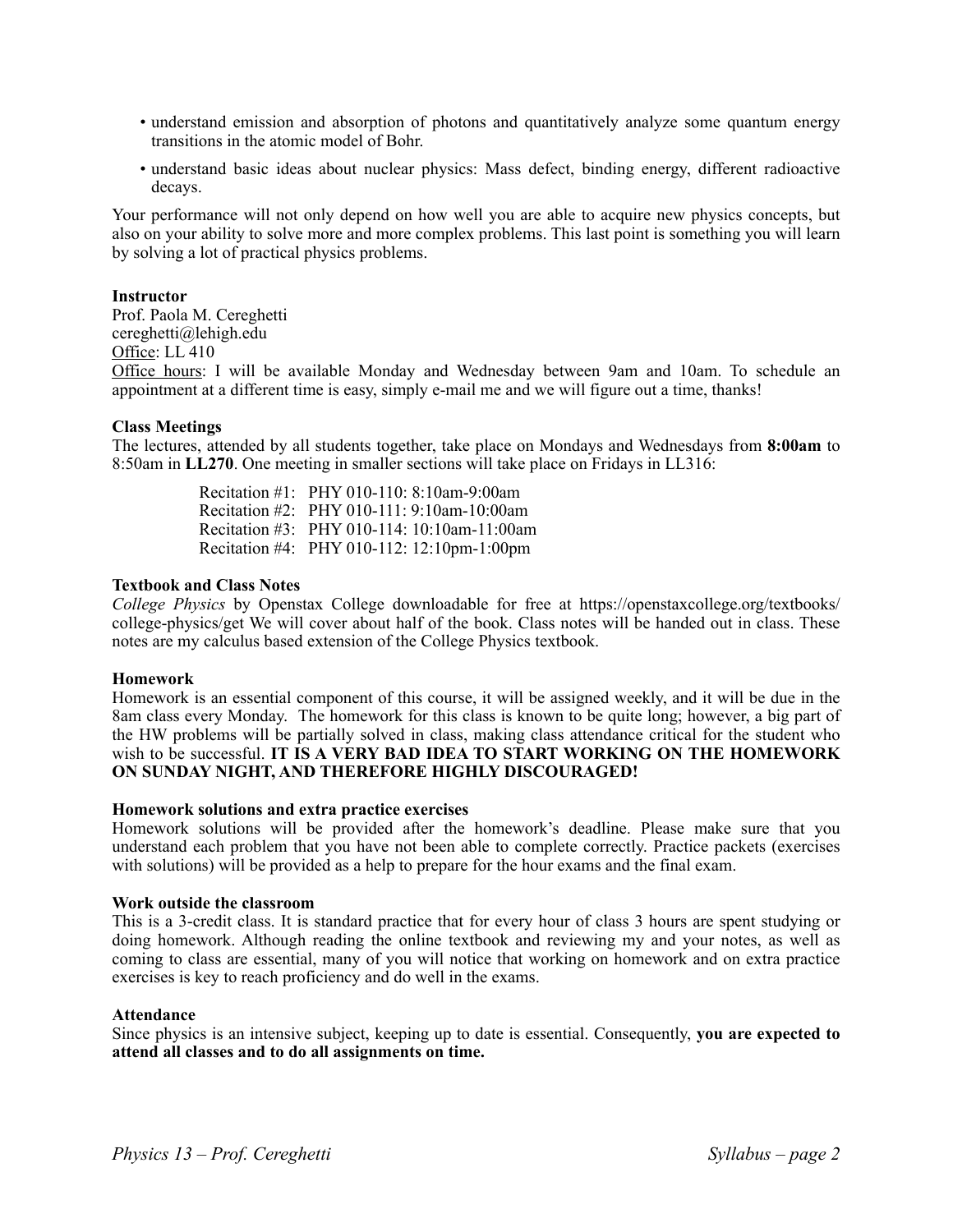# **Exams**

There will be 4 hour exams held during recitation (tentatively set on Friday, February 24, on Friday, March 24, on Friday, April 7, and on Friday, April 28, 2017) and a final exam (TBD). The hour exams and the final exam are closed book; you can prepare a one-sided equation sheet for each hour exam and an additional one for the final exam. During the final exam, you will be able to keep 5 one-sided pages of equations.

# **Grading:**

Your numerical grade in the course will be determined as follows:

| <b>Total</b> | 70 |  |
|--------------|----|--|
| Final Exam   | 20 |  |
| 4 Hour Tests | 20 |  |
| Homework     | 20 |  |
| Attendance   | 10 |  |

• The final exam is cumulative, the material from the entire semester will be tested.

• If you can justify with an official written excuse your absence during an hour exam, the grade for the hour exam that you missed will be taken from the grade of the corresponding section in the final exam.

## **Accommodations for Students with Disabilities:**

If you have a disability for which you are or may be requesting accommodations, please contact both your instructor and the Office of Academic Support Services, Williams Hall, Suite 301 (610-758-4152) as early as possible in the semester. You must have documentation from the Academic Support Services office before accommodations can be granted.

#### **The Principles of Our Equitable Community:**

Lehigh University endorses The Principles of Our Equitable Community [\[http://www.lehigh.edu/~inprv/](http://www.lehigh.edu/%7Einprv/initiatives/PrinciplesEquity_Sheet_v2_032212.pdf) [initiatives/PrinciplesEquity\\_Sheet\\_v2\\_032212.pdf](http://www.lehigh.edu/%7Einprv/initiatives/PrinciplesEquity_Sheet_v2_032212.pdf)]. We expect each member of this class to acknowledge and practice these Principles. Respect for each other and for differing viewpoints is a vital component of the learning environment inside and outside the classroom.